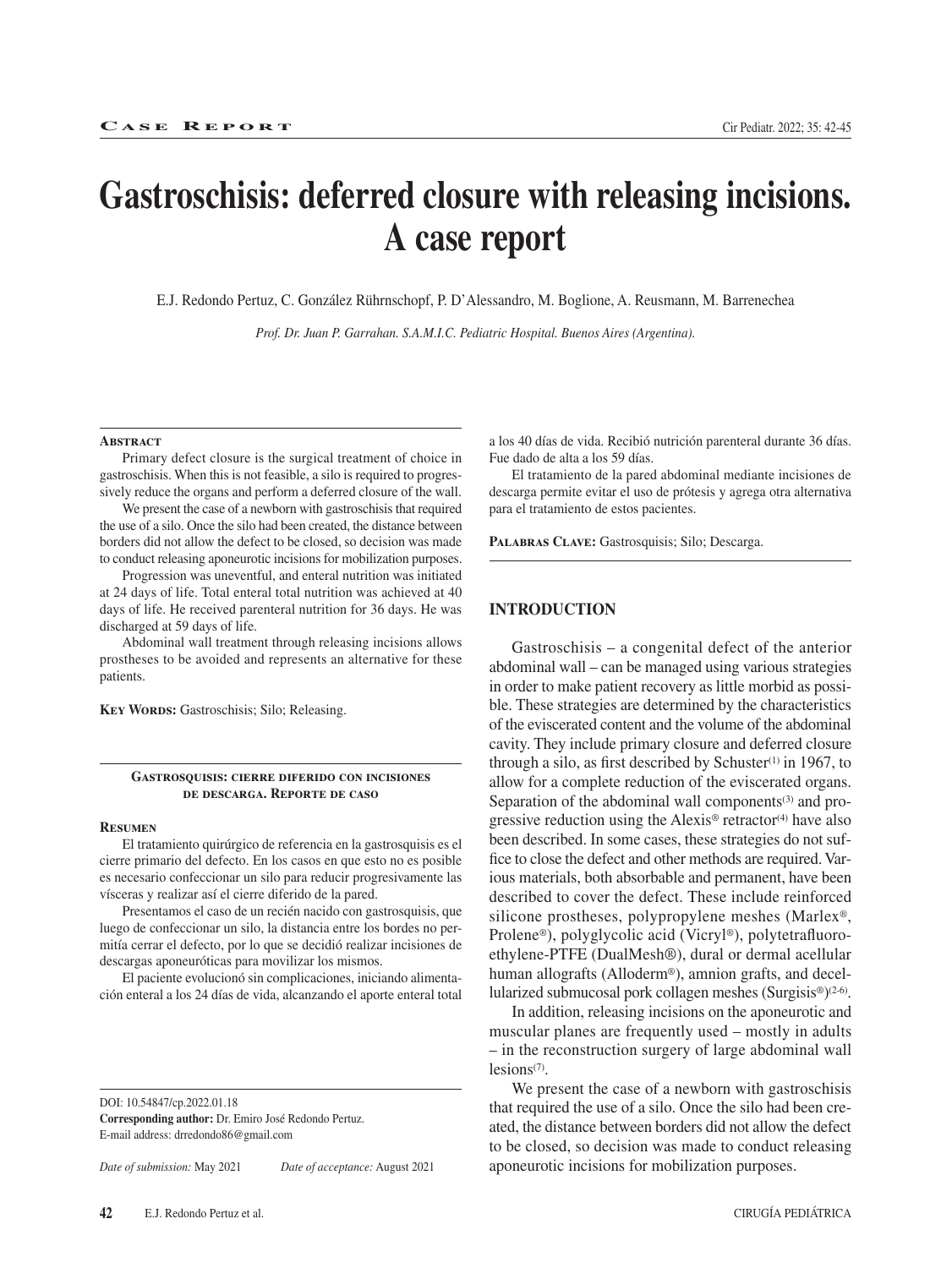

**Figure 1.** A) Small bowel evisceration, with profuse intestinal wall edema. B) The blue line shows the defect's extension site.



**Figure 2.** The releasing incision on the anterior sheath of the rectus muscles allowed them to be freed and the defect borders to be approximated.

# **CASE PRESENTATION**

34-week pre-term, 2,260 g newborn prenatally diagnosed with gastroschisis referred to our hospital from another institution.

At admission, stomach and small bowel evisceration – with remarkable edema ("peel") – was observed. Evisceration occurred through a small umbilical defect considering the size of the content (Fig. 1A), which prevented it from being reintroduced into the cavity. Therefore, decision was made to create a silo according to Abello-Britto-Svetliza's technique $(8,9)$ . The patient was under mechanical ventilation, analgesia, and muscle relaxation.

The silo was left in place for 12 days. In this period, dressings and progressive reductions were carried out every 48-72 hours, without replacing the silo. Small bowel loop edema significantly decreased. In the second reduction (72 hours), the defect was slightly extended caudally, which allowed a minor part of the content to be reintroduced (Fig. 1B).

After 5 reductions, with the defect laid open, abdominal wall closure according to our protocol was decided upon. However, it was impossible to approximate the borders for suture purposes. Separation between borders while exerting maximum tension was 4 cm (Fig. 2A). At this time, we considered replacing the abdominal wall with a polytetrafluoroethylene mesh (PTFE-DualMesh**®**).

Finally, decision was made to perform a wall relaxation maneuver by dissecting the plane between the subcutaneous cellular tissue and the aponeurosis of the anterior abdominal wall muscles until the posterior axillary line had been reached on both sides. A longitudinal releasing incision was then carried out on the anterior sheath of the rectus muscles while surpassing the size of the defect both caudally and distally. The longitudinal incision was conducted in the middle of the muscle (at the same distance from both borders), parallel to the muscle fibers. This allowed the medial borders to be moved, and the distance between borders decreased to 1 cm (Fig. 2B, Fig. 3A, and Fig. 3B). The closure was completed using U-shaped, 2/0 separate polyglactin stitches (Vicryl**®**), while reinforcing the suture with an extradermal 4/0 overlock one, made of the same material (Figure 3C). Bladder pressure at closure was  $16 \text{ cm } H_2O$ .

Progression is satisfactory. The suture has not been damaged, and no complications have been recorded (Fig. 4A). Enteral nutrition was initiated at 24 days of life. Total enteral total nutrition was achieved at 40 days of life. The patient was discharged at 59 days of life. He received parenteral nutrition for 36 days. In the postoperative control at 6 months of age, no signs of incisional hernia were noted, with an acceptable cosmetic result (Fig. 4B).

# **DISCUSSION**

In gastroschisis patients with a disproportion between eviscerated abdominal content and abdominal cavity capacity (content-container ratio), definitive wall closure represents a challenge for the surgeon<sup>(2)</sup>. Forced wall closure may cause compartment syndrome as a result of abdominal hypertension, which may compromise renal flow and small bowel vitality. Eviscerated small bowel wall edema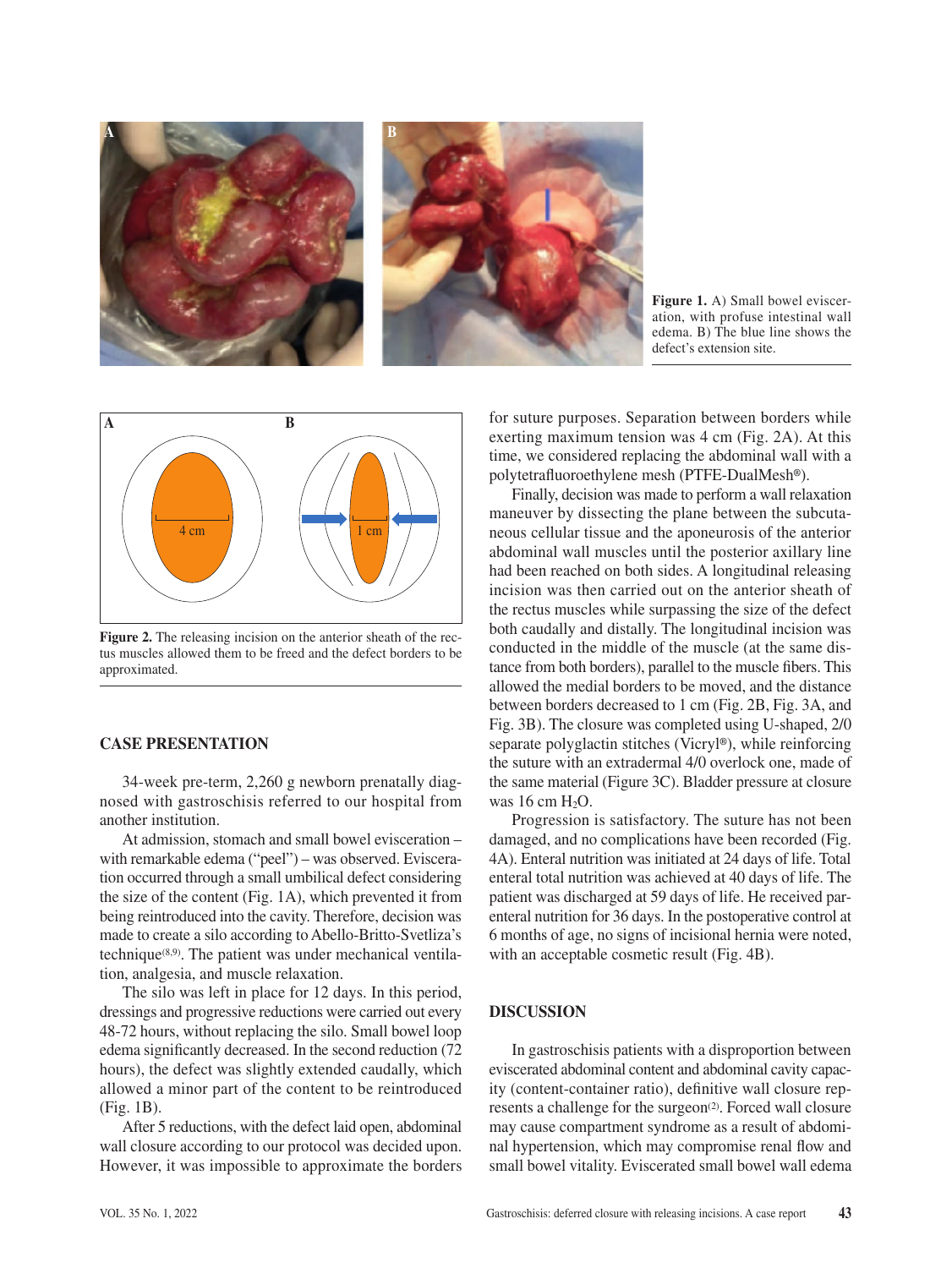

**Figure 3.** A) and B) The white arrows point at the incision borders on the anterior sheath of the rectus muscle, once traction had been exerted on the defect borders medially. Separation between the anterior sheath borders allows abdominal rectus muscles (MR) to be seen. C) Midline suture.



**Figure 4.** A) Surgical wound appearance on postoperative day 6. B) Cosmetic appearance at control at postoperative month 6.

aggravates this. Bladder pressure as an indirect marker of intra-abdominal pressure helps the surgeon determine how far they can try closure. Bladder pressure levels below 20 cmH2O have been associated with a lower risk of complications as a result of intra-abdominal hypertension, which leads to successful wall closure. Therefore, the strategies implemented should be aimed at preventing and/or avoiding abdominal compartment syndrome<sup>(2)</sup>.

Our patient had a small defect. Progressive content reduction by means of the silo allowed for an adequate container, which in turn extended the size of the defect.

In this case, the defect closure strategy was an unusual, unprecedented event in patients of this age and weight. Levy<sup>(3)</sup> reported two cases of abdominal wall closure in gastroschisis patients using the component separation technique described by Ramírez<sup>(10)</sup>, but one of them required a porcine acellular dermal mesh. In our case, the component separation technique was not used – only a releasing incision was performed on the anterior sheath of each rectus muscle.

Even though intestinal wall edema was so severe that the presence of atresia could not be identified or ruled out, the wall closure process was carried on. Indeed, when facing suspicion or confirmation of an atretic intestinal segment, the abdomen is carefully closed and a watchful waiting approach is adopted, since an inflammatory environment is not ideal for resection and anastomosis. Intestinal transit will then determine the next step to be made. If exploration is required, we rather leave it for a time of greater clinical stability (about 30 days) as this has demonstrated to reduce intestinal wall inflammation<sup>(11)</sup>.

Although the use of releasing incisions to lower abdominal wall tension was an unplanned decision made at the time of surgery, it was based on adult surgery principles in the treatment of abdominal wall incisional hernia<sup>(7)</sup>.

Abdominal wall treatment through releasing incisions allows prostheses to be avoided, thus reducing morbidity. Therefore, it represents an alternative for these patients<sup>(4,5)</sup>.

Regardless of the closure technique used, the result should be optimal for the patient. This means all closure